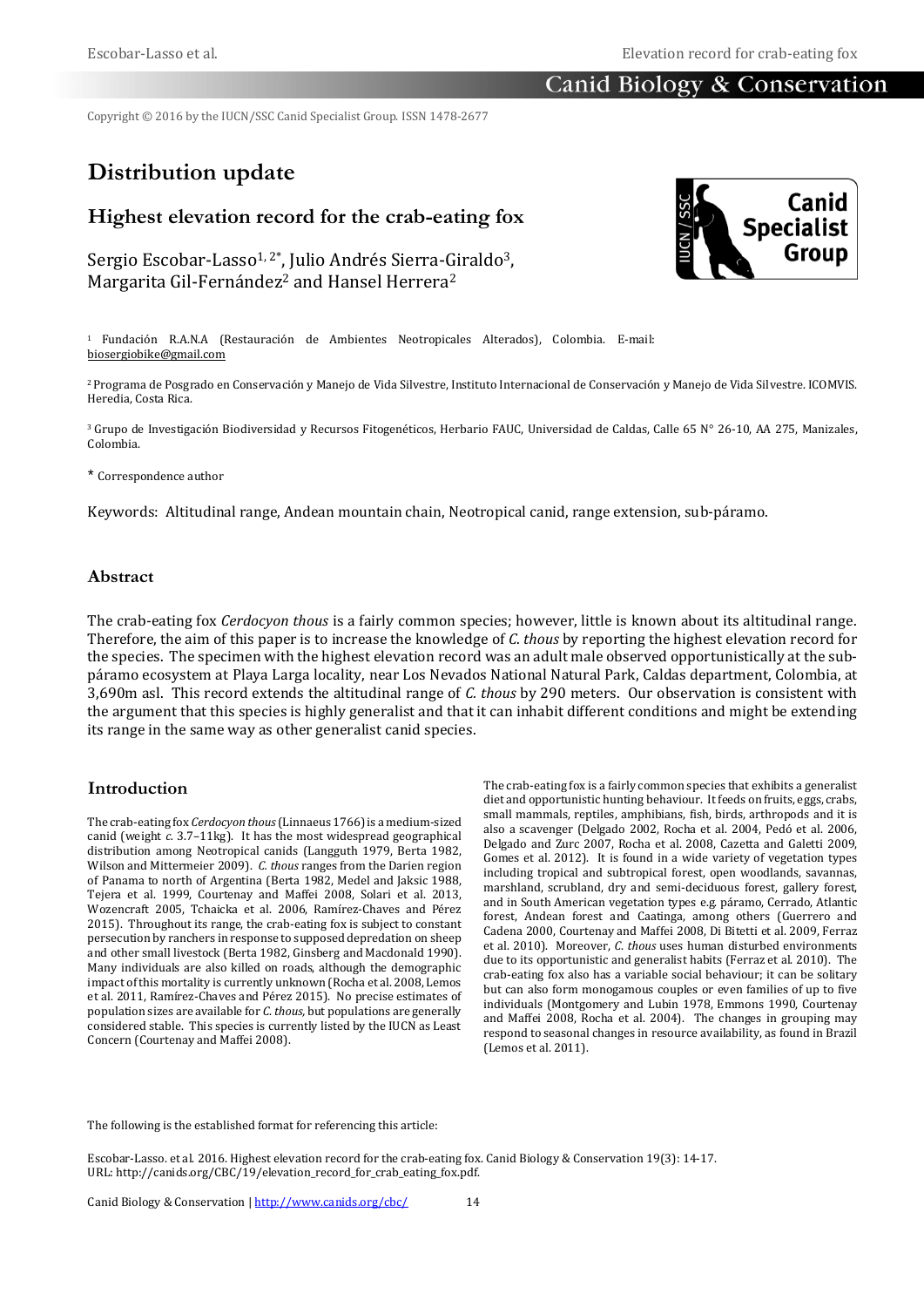Of the five canids present in Colombia only two species (*Lycalopex culpaeus* and *C*. *thous*) are found above 3,000m asl (Alberico et al. 2000, Solari et al. 2013). *L. culpaeus* has been recorded from 2,000 to 3,700m asl and *C. thous* has been recorded from sea level to 3,400m asl (Ramírez-Chaves et al. 2013, Solari et al. 2013). However, little is known about the current altitudinal and geographical distribution of these species in Colombia (Ramírez-Chaves et al. 2013, Ramírez-Chaves and Pérez 2015). Knowing the distribution of a species, including its elevation range, is of great importance in order to understand its ecology and natural history. Therefore, the aim of this paper is to increase the knowledge about *C*. *thous* by reporting the highest elevation record for the species throughout its distribution range.

## **Methods**

The record of this work was made opportunistically by J. A. Sierra-Giraldo. The altitude of the sighting location was extreme, which prompted the authors to develop a meticulous literature review of elevation reports for the species (e.g. Hershkovitz 1957, Berta 1982, Medel and Jaksic 1988, Eisenberg 1989, Emmons 1990, Tejera et al. 1999, Delgado 2002, Wozencraft 2005, Tchaicka et al. 2006, Delgado and Zurc 2007, Courtenay and Maffei 2008, Hadik-Barkoczy 2013, Solari et al. 2013, Ramírez-Chaves and Pérez 2015). After comparison with these previous reports, the validity of our record was confirmed as the highest in altitude for the species.

#### **Results**

The specimen with the highest elevation record was an adult male (Figure 1) observed opportunistically on 15 May 2014 (12:45h) at the sub-páramo ecosystem at Playa Larga locality, Caldas department, Colombia (4°51'30.6" N, 75°23'09.7" W) (Figure 2). It was moving between forest patches, in a highly fragmented area of livestock farming (near Los Nevados National Natural Park). The altitude of this record was 3,690m asl, therefore, this record extends the altitudinal range of *C*. *thous* by 290m. The second highest elevation record for the species comes from the Antioquia department in the central mountain chain of Colombia at 3,400m asl (Cuartas-Calle and Muñoz-Arango 2003, Solari et al. 2013).



Figure 1. Individual crab-eating fox recorded at 3,690m asl, at subpáramo ecosystem near Los Nevados National Natural Park, Caldas department, Central Andes of Colombia. This is the highest elevation record for the species.



Figure 2. Geographic location of the highest elevation record of crabeating fox recorded at 3,690m asl, at sub-páramo ecosystem (black circle), near Los Nevados National Natural Park, Caldas department, Central Andes of Colombia.

### **Discussion**

Knowing the elevation range of canids in the Andean region is important because altitude is frequently related to changes in species richness and in the composition of assemblages (McCain 2005). To understand the inherent dispersal capacity as well as barriers and conduits to dispersal is fundamental in predicting a species' distribution and how this changes in different scenarios (Bateman et al. 2013). Due to the current changing condition of the planet it is important to understand the effects of climate change on species assemblages (Rodríguez-Eraso et al. 2010). Mountains and their unique biota are disproportionately exposed to these changes (Nogués-Bravo et al. 2007). A wide altitudinal range is related to an adaptation to factors such as rainfall, temperature, productivity, competition, resource abundance and habitat complexity (McCain 2005). The record of *C*. *thous* at 3,690m asl conforms with the argument that this species is highly generalist and can inhabit many vegetation types and in different conditions.

This fox is probably the most common of five fox species recognized in Colombia and is well known in the Andean, Orinoco and Caribbean regions, as shown by many references and records from several localities (Ramírez-Chaves and Pérez 2015). The Chocó and the Amazonas are the regions with the lowest number of records (Ramírez-Chaves and Pérez 2015). In Colombia, most of the records of *C*. *thous* are from disturbed and anthropogenic areas (Alberico et al. 2000, Solari et al. 2013). Ramírez-Chaves and Pérez (2015) suggest that new records of *C*. *thous* from forested areas under settlement pressure are expected in Colombia. In accordance to this, our observations took place in a highly disturbed area of livestock farming with only small fragments of sub-páramo vegetation. This range expansion, which has occurred by taking advantage of human disturbance has also been reported in other canid species such as the coyote *Canis latrans*(Weckel et al. 2015), golden jackal *Canis aureus* (Kowalczyk et al. 2015) and red fox *Vulpes vulpes* (Elmhagen et al. 2015).

Another interesting and unconventional fact from this report is that the individual observed was active during the day, whilst the crab-eating fox is considered to be a nocturnal carnivore (Hershkovitz 1957, Berta 1982, Medel and Jaksic 1988, Eisenberg 1989, Emmons 1990, Wozencraft 2005, Tchaicka et al. 2006, Courtenay and Maffei 2008). This demonstrates the need to study the activity patterns of the species in the Andean region in order to assess whether *C*. *thous* shows diurnal as well as nocturnal activity. Individual records of activity or distribution help to shape our knowledge of species and can have important implications which should be taken into account for further investigation; for example, distribution and habitat suitability models.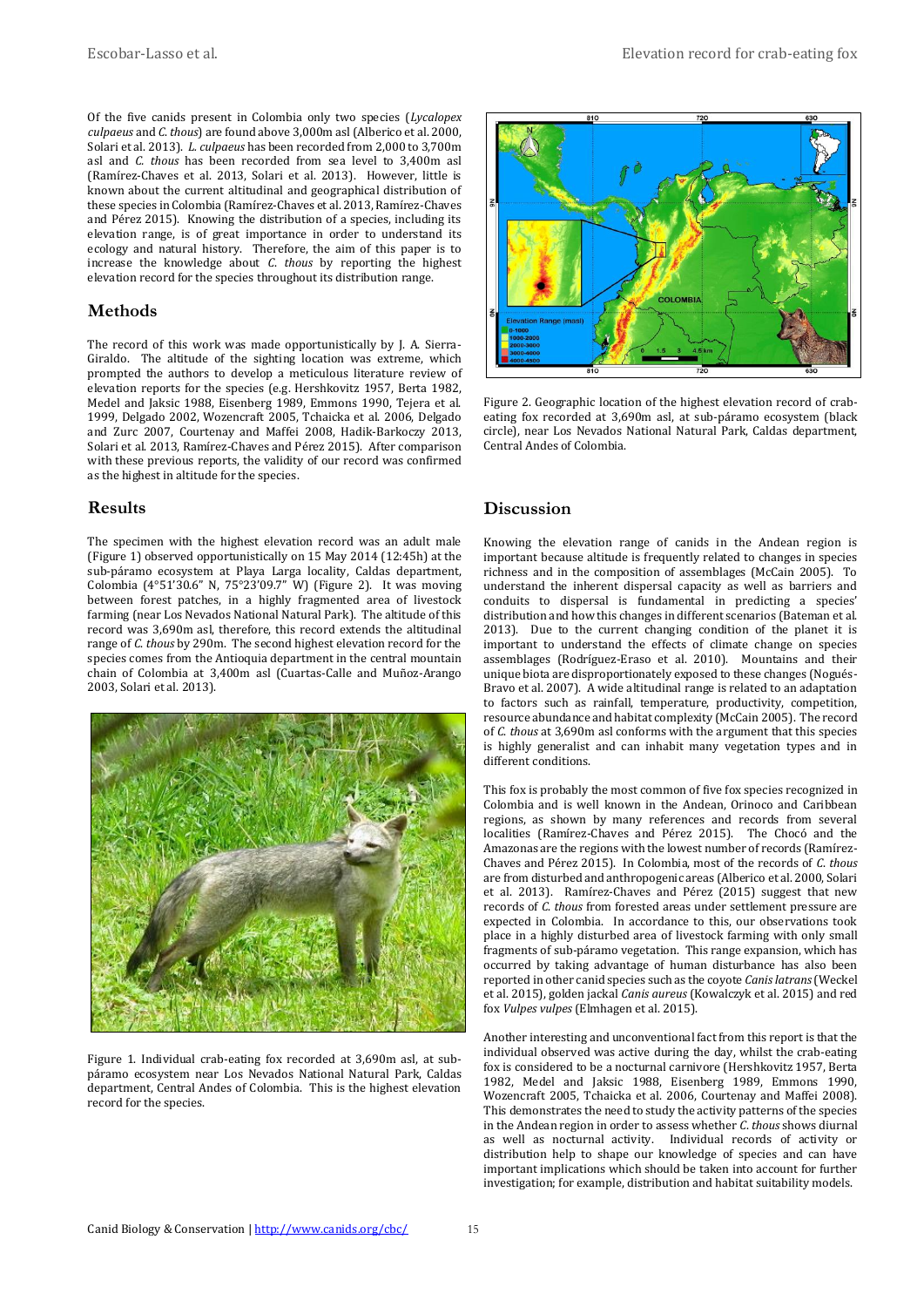### **Acknowledgements**

We express our sincere thanks to Wildlife Conservation Society (WCS Colombia) and the Alexander von Humboldt Institute for providing the logistics and access to the páramo ecosystem of Colombia.

#### **References**

Alberico, M., Cadena, A., Hernández-Camacho, J. and Muñoz-Saba, Y. 2000. Mamíferos (Synapsida: Theria) de Colombia. *Biota Colombiana* 1:43-75.

Bateman, B.L., Murphy, H.T., Reside, A.E., Mokany, K. and VanDerWal, J. 2013. Appropriateness of full, partial and no-dispersal scenarios in climate change impact modelling. *Diversity and Distributions* 5:1-11.

Berta, A. 1982. *Cerdocyon thous*. *Mammalian Species* 256:1-3.

Cazetta, E. and Galetti, M. 2009. The crab-eating fox (*Cerdocyon thous*) as a secondary seed disperser of *Eugenia umbelliflora* (Myrtaceae) in a Restinga forest of southeastern Brazil. *Biota Neotropical* 9:271-274.

Courtenay, O. and Maffei, L. 2008. *Cerdocyon thous*. *The IUCN Red List of Threatened Species*. Version 2014.3. http: /[/ www.iucnredlist.org.](http://www.iucnredlist.org/)

Cuartas-Calle, C.A. and Muñoz-Arango, J. 2003. Lista de los Mamíferos (Mammalia: Theria) del departamento de Antioquia, Colombia. *Biota Colombiana* 4:65-78.

Delgado, C.A. 2002. Food habits and habitat of the crab-eating fox, *Cerdocyon thous*, in the highlands of Eastern Antioquia, Cordillera Central, Colombia. *Mammalia* 66:599-602.

Delgado, C.A. and Zurc, D. 2007. Diet of the crab-eating fox *Cerdocyon thous* (Carnivora: Canidae) in the Páramo de Belmira, Antioquia, Colombia. *Brenesia* 67:73-74.

Di Bitetti, M.S., Di Blanco, Y.E., Pereira, J.A., Paviolo, A. and Pérez, I.J. 2009. Time partitioning favors the coexistence of sympatric crab-eating foxes (*Cerdocyon thous*) and pampas foxes (*Lycalopex gymnocercus*). *Journal of Mammalogy* 90:479-490.

Eisenberg, J.F. (ed.). 1989. *Mammals of the Neotropics*, Volume 1. The University of Chicago Press, Chicago, USA.

Elmhagen, B., Kindberg, J., Hellström, P. and Angerbjörn, A. 2015. A boreal invasion in response to climate change? Range shifts and community effects in the borderland between forest and tundra. *Ambio* 44:39-50.

Emmons, L.H. (ed.). 1990. *Neotropical Rainforest Mammals*. The University of Chicago Press, Chicago, USA.

Ferraz, M.B., Siqueira, M.F., Martin, P.S., Esteves, C.F. and Couto, H.T.Z. 2010. Assessment of *Cerdocyon thous* distribution in an agricultural mosaic, southeastern Brazil. *Mammalia* 74:275-280.

Ginsberg, J.R. and MacDonald, D.W. (eds.). 1990. *Foxes, Wolves, Jackals, and Dogs: an Action Plan for the Conservation of Canids*. IUCN Publications, Gland, Switzerland.

Gomes, E.C.A., Tavares, A.P.G., Nicola, P.A., Pereira, L.C.M. and Ribeiro, L.B. 2012. Gymnophthalmid and tropidurid lizards as prey of the crabeating fox, *Cerdocyon thous* (Linnaeus, 1766) (Carnivora: Canidae). *Herpetology Notes* 5:463-466.

Guerrero, Y.M. and Cadena, A. 2000. Caracterización, Evaluación y Uso de Hábitats del Zorro Perruno (*Cerdocyon thous*) en los llanos orientales de Colombia. *Revista de la Academia Colombiana de Ciencias Exactas, Físicas y Naturales* 24:383-391.

Hadik-Barkoczy, L.B. 2013. First camera trap record of crab-eating fox on Aunyan Tepui, Venezuela. *Canid Biology & Conservation* [online] 16:12-15. Available at:

[http://canids.org/CBC/16/crab-eating\\_fox\\_in\\_Venezuela.pdf.](http://www.canids.org/CBC/16/crab-eating_fox_in_Venezuela.pdf)

Hershkovitz, P. 1957. A synopsis of the wild dogs of Colombia. *Novedades Colombianas, Museo de Historia Natural Universidad del Cauca* 3:167-161.

Kowalczyk, R., Kołodziej-Sobocińska, M., Ruczyńska, I. and Wójcik, J.M. 2015. Range expansion of the golden jackal (*Canis aureus*) into Poland: first records. *Mammal Research* 60:411-414.

Langguth, A. 1979. Ecology and evolution in the south American canids. Pp. 193-206 in M.W. Fox (ed.), *The Wild Canids*. Van Nostrand Reinhold, New York, USA.

Lemos, F.G., Azevedo F.C., Costa, H.C.M. and May, J.A. 2011. Human threats to hoary and crab-eating foxes in central Brazil. *Canid News* [online] 14:1-6. Available at:

canids.org/canidnews/14/Hoary and crab-eating foxes in Brazil.pdf.

McCain, C.M. 2005. Elevational gradients in diversity of small mammals. *Ecology* 86:366-372.

Medel, R.G. and Jaksic, F.M. 1988. Ecología de los cánidos sudamericanos: una revisión. *Revista Chilena de Historia Natural* 61:67-69.

Montgomery, G.C. and Lubin, Y.D. 1978. Social structure and food habits of crab-eating fox (*Cerdocyon thous*) in Venezuelan llanos. *Acta Científica Venezolana* 29:382-383.

Nogués-Bravo, D., Araújo, M.B., Errea, M.P. and Martínez-Rica, J.P. 2007. Exposure of global mountain systems to climate warming during the 21st century. *Global Environmental Change* 17:420-428.

Pedó, E., Tomazzoni, A.C., Hartz, S.M. and Christoff, A.U. 2006. Diet of crab eating fox, *Cerdocyon thous* (Carnivora, Canidae) in a suburban area of Southern Brazil. *Revista Brasileira de Zoologia* 23:637-641.

Ramírez-Chaves, H.E. and Pérez, W.A. 2015. New record of crab-eating fox in southwestern Colombia, with comments on its distribution in Colombia and Ecuador. *Canid Biology & Conservation* [online] 18:6-9. Available at:

[http://canids.org/CBC/18/crab\\_eating\\_fox\\_in\\_Colombia.pdf.](http://www.canids.org/CBC/18/crab_eating_fox_in_Colombia.pdf)

Ramírez-Chaves, H.E., Chaves-Salazar, J.M. and Mendoza-Escobar, R.H. 2013. Nuevo registro del Lobo de Páramo *Lycalopex culpaeus*  (Mammalia: Canidae) en el suroccidente de Colombia con notas sobre su distribución en el país. *Acta Zoológica Mexicana* 29:412-422.

Rocha, V.J., Reis, N.R. and Sekiama, M.L. 2004. Dieta e dispersao de sementes por *Cerdocyon thous* (Carnivora, Canidae) em um fragmento florestal no Paraná, Brasil. *Revista Brasileira de Zoologia* 21:871-876.

Rocha, V.J., Aguiar, L.M., Silva-Pereira, J.E., Moro-Rios, R.F. and Passos, F.C. 2008 Feeding habits of the crab-eating fox, *Cerdocyon thous* (Carnivora: Canidae), in a mosaic área with native and exotic vegetation in southern Brazil. *Revista Brasileira de Zoologia* 25:594-600.

Rodríguez-Eraso, N., Pabón-Caicedo, J.D., Bernal-Suárez, N.R. and Martínez-Collantes, J. (eds.). 2010. *Cambio climático y su relación con el uso del suelo en los Andes colombianos*. Instituto de Investigación de Recursos Biológicos Alexander von Humboldt, Universidad Nacional de Colombia y Departamento Administrativo de Ciencia, Tecnología e Innovación, Bogotá, D. C., Colombia.

Solari, S., Muñoz-Saba, Y., Rodríguez-Mahecha, J.V., Defler, T.R., Ramírez-Chaves, H.E. and Trujillo, F. 2013. Riqueza, Endemismo y Conservación de los Mamíferos de Colombia. *Mastozoología Neotropical* 20:301-365.